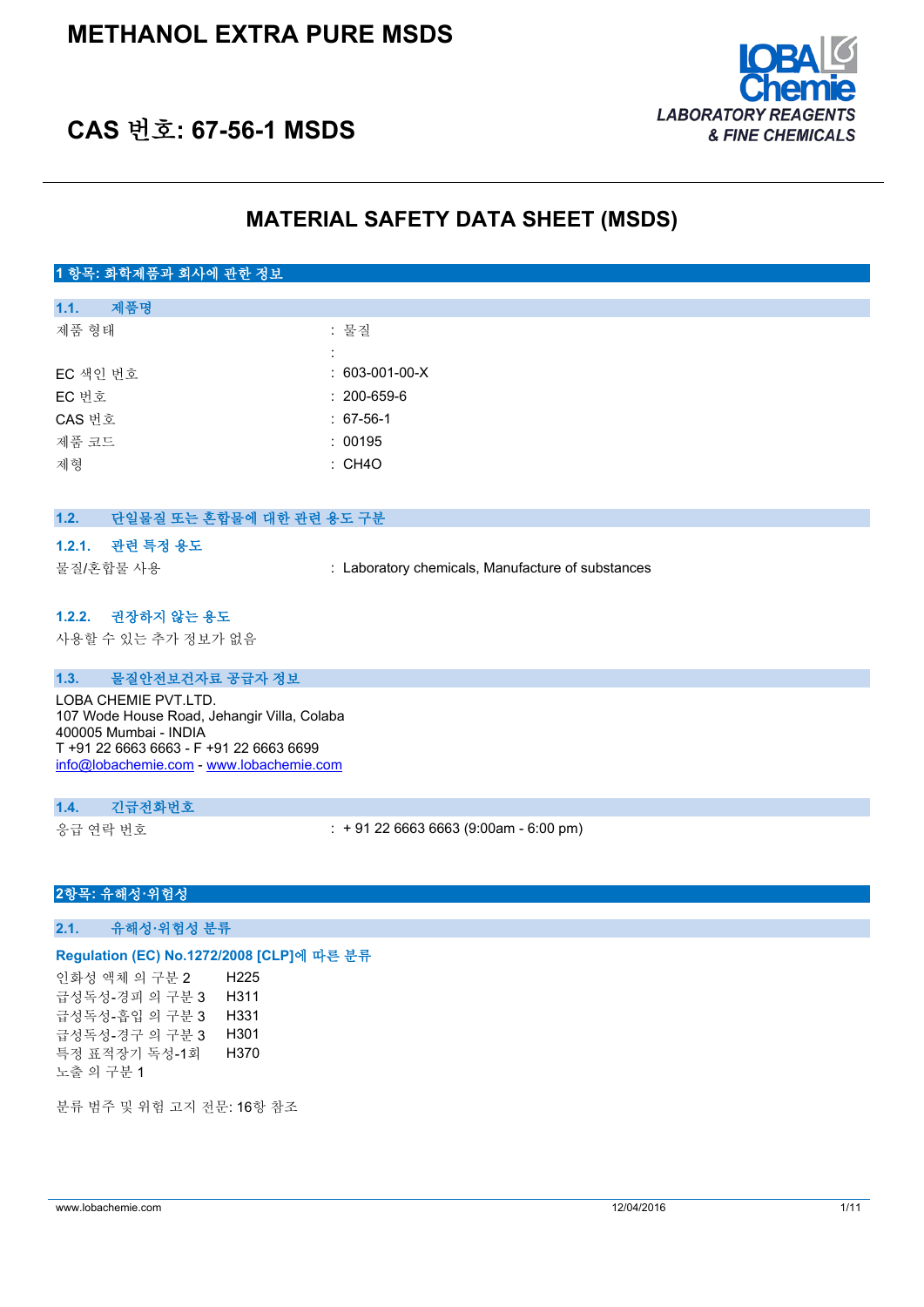물질안전보건자료

#### **Directive 67/548/EEC 또는 Directive 1999/45/EC에 따른 분류**

F; T Full text of R-phrases: see section 16

## **물리화학적, 인체 건강 및 환경상의악영향**

사용할 수 있는 추가 정보가 없음

| 예방조치문구를 포함한 경고표지 항목<br>2.2.          |                                                                                                                                                                                                |
|--------------------------------------|------------------------------------------------------------------------------------------------------------------------------------------------------------------------------------------------|
| 규정 (EC) No. 1272/2008에 따른 라벨 표시[CLP] |                                                                                                                                                                                                |
| 위험 표시 그림문자(CLP)                      |                                                                                                                                                                                                |
|                                      | GHS02<br>GHS08<br>GHS06                                                                                                                                                                        |
| Signal word (CLP)                    | : 위험                                                                                                                                                                                           |
| 유해·위험 문구(CLP)                        | : H225 - 고인화성 액체 및 증기<br>H301+H311+H331 - Toxic if swallowed, in contact with skin or if inhaled<br>H370 - 장기에 손상을 일으킴                                                                         |
| 예방 조치 문구(CLP)                        | : P210 - 열·스파크·화염·고열로부터 멀리하시오 - 금연<br>P260 - 증기, 분진 흡입하지 마시오.<br>P280 - 보호장갑, 안면보호구, 보안경 착용하시오.<br>P301+P310 - 삼켜서 불편함을 느끼면 의료기관(의사)의 도움을 받으시오 a doctor<br>P311 - Call a POISON CENTER/doctor/ |

| 2.3. 기타 정보         |
|--------------------|
| 사용할 수 있는 추가 정보가 없음 |

| 3항목: 구성성분의 명칭 및 함유량 |                       |
|---------------------|-----------------------|
|                     |                       |
| 단일물질<br>3.1.        |                       |
| 명칭                  | : METHANOL EXTRA PURE |
| CAS 번호              | $: 67-56-1$           |
| EC 번호               | $: 200 - 659 - 6$     |
| EC 색인 번호            | $: 603-001-00-X$      |
|                     |                       |

R- 및 H- 문구에 대한 전문: 16항 참조

### **3.2. 혼합물**

해당없음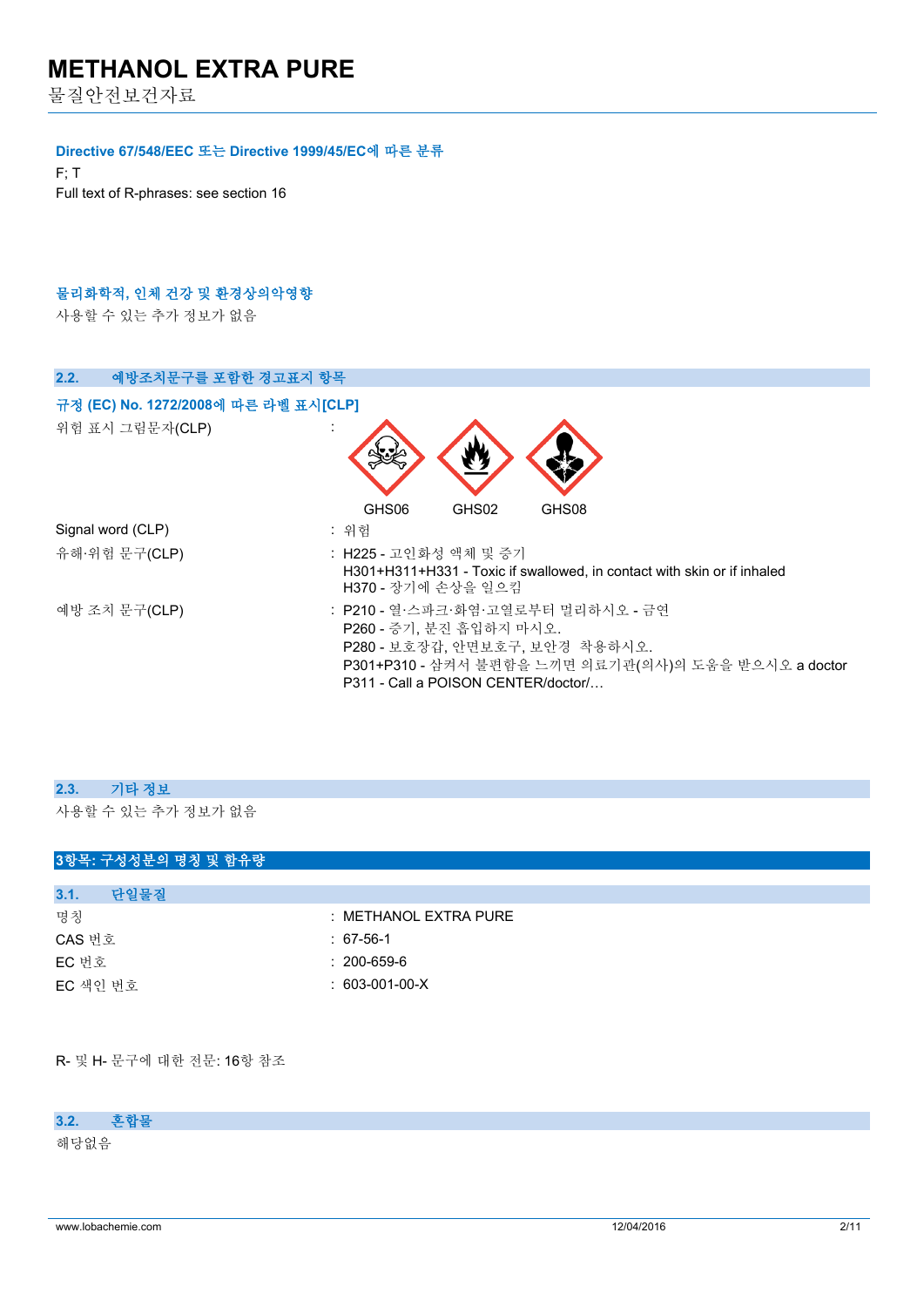물질안전보건자료

## **4항목: 응급조치요령**

| 48〒 Ծ日エ시エる                                     |                                                                                                                                |
|------------------------------------------------|--------------------------------------------------------------------------------------------------------------------------------|
| 응급조치 요령<br>4.1.                                |                                                                                                                                |
| 응급 조치 일반                                       | : 의료기관(의사)의 진찰을 받으시오.                                                                                                          |
| 흡입 후 응급 조치                                     | : 신선한 공기가 있는 곳으로 옮기고 호흡하기 쉬운 자세로 안정을 취하시오.                                                                                     |
| 피부 접촉 후 응급 조치                                  | : 다량의 비누와 물로 씻으시오. 다시 사용전 오염된 의류는 세척하시오. 즉시 의학적인<br>조치·조언을 구하시오.                                                               |
| 안구 접촉 후 응급 조치                                  | : 가능하면 콘택트렌즈를 제거하시오. 계속 씻으시오. 몇 분간 물로 조심해서 씻으시오.                                                                               |
| 섭취 후 응급 조치                                     | : 입을 씻어내시오. Obtain emergency medical attention. 즉시 의료기관(의사)의<br>진찰을 받으시오.                                                      |
| 변이원성<br>4.2.                                   |                                                                                                                                |
| 증상/부상                                          | : 장기에 손상을 일으킴.                                                                                                                 |
| 피부 접촉 후 증상/부상                                  | : Repeated exposure to this material can result in absorption through skin causing<br>significant health hazard. 피부와 접촉하면 유독함. |
| 섭취 후 증상/부상                                     | : 삼키면 유독함. Swallowing a small quantity of this material will result in serious<br>health hazard.                               |
| 4.3.<br>즉각적인 치료 및 특수 치료 필요 여부 표시               |                                                                                                                                |
| 사용할 수 있는 추가 정보가 없음                             |                                                                                                                                |
| 5항목: 폭발·화재시 대처방법                               |                                                                                                                                |
|                                                |                                                                                                                                |
| 적절한 소화제<br>5.1.                                |                                                                                                                                |
| 적절한 소화제                                        | : Carbon dioxide. Dry powder. Foam. Water spray.                                                                               |
| 부적절한 소화재                                       | : Do not use extinguishing media containing water.                                                                             |
| 5.2.<br>화학물질로부터 생기는 특정 유해성                     |                                                                                                                                |
| 화재 위험                                          | : 고인화성 액체 및 증기.                                                                                                                |
| 폭발 위험                                          | : May form flammable/explosive vapour-air mixture.                                                                             |
|                                                |                                                                                                                                |
| 소방대원을 위한 조언<br>5.3.<br>화재 진압 중 보호              | : Do not enter fire area without proper protective equipment, including respiratory                                            |
|                                                | protection.                                                                                                                    |
| 6항목: 누출사고시 대처방법                                |                                                                                                                                |
| 인체를 보호하기 위해 필요한 조치사항 및 보호구<br>6.1.             |                                                                                                                                |
| 일반 조치                                          | : Remove ignition sources. Use special care to avoid static electric charges. No naked<br>lights. No smoking.                  |
| 비응급 요원용<br>6.1.1.                              |                                                                                                                                |
| 응급 조치                                          | : Evacuate unnecessary personnel.                                                                                              |
|                                                |                                                                                                                                |
| 6.1.2. 응급 구조대용                                 |                                                                                                                                |
| 보호 장비                                          | : 적절한 개인 보호구를 착용하시오.                                                                                                           |
| 응급 조치                                          | : Ventilate area.                                                                                                              |
| 6.2.<br>환경을 보호하기 위해 필요한 조치사항<br>환경으로 배출하지 마시오. |                                                                                                                                |
|                                                |                                                                                                                                |
| 정화 또는 제거 방법<br>6.3.                            |                                                                                                                                |

세척 방법 : On land, sweep or shovel into suitable containers. Soak up spills with inert solids,

such as clay or diatomaceous earth as soon as possible. 누출물을 모으시오.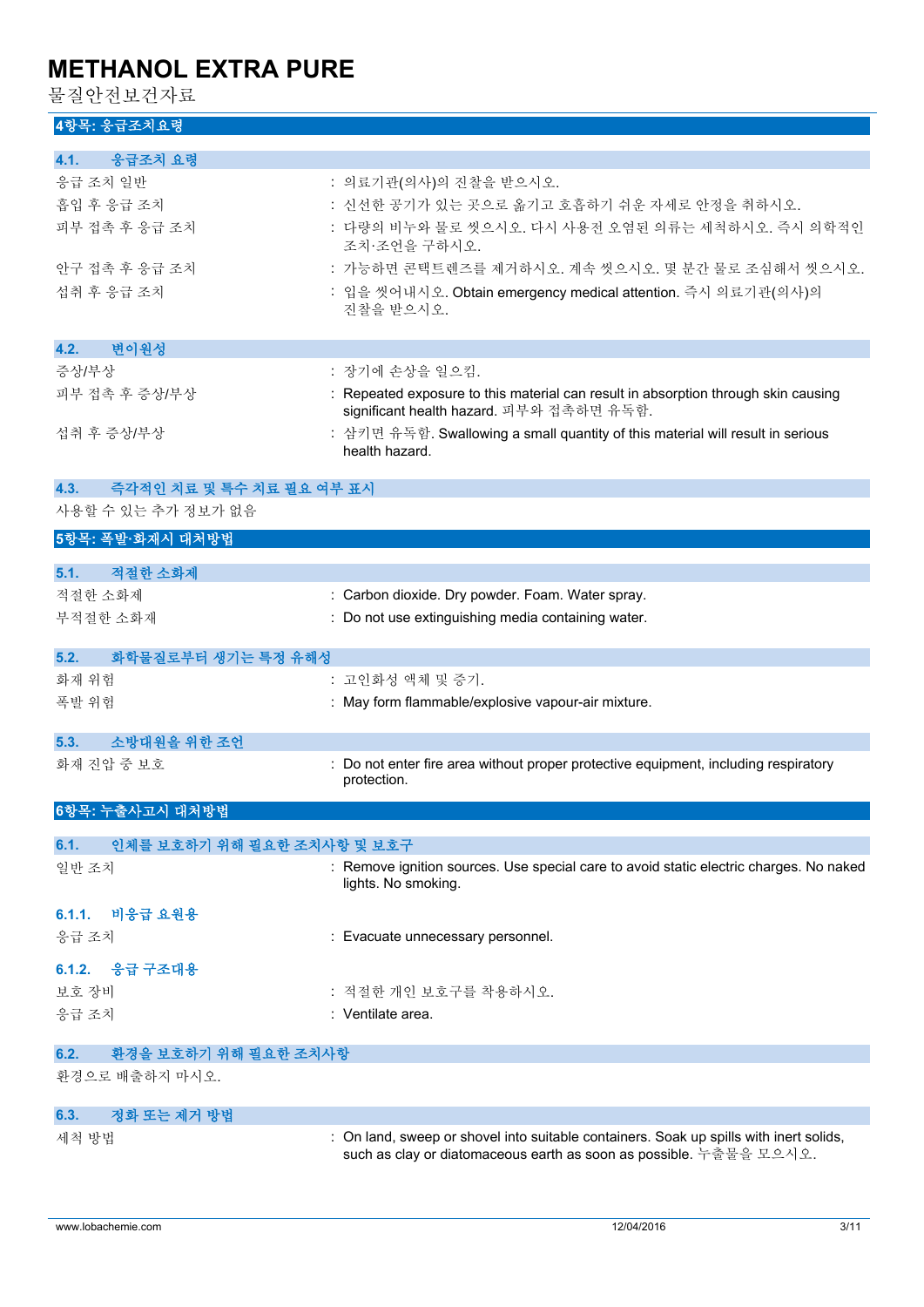물질안전보건자료

### **6.4. 기타 항목 참조**

사용할 수 있는 추가 정보가 없음

| <b>! U ㄷ ㅣ ㅆ ㄴ ㅣ´ㅣ U ㅡ ㅣ H^ L</b> |                                                                                                                                                                                                                     |
|-----------------------------------|---------------------------------------------------------------------------------------------------------------------------------------------------------------------------------------------------------------------|
| 7항목: 취급 및 저장방법                    |                                                                                                                                                                                                                     |
| 안전취급요령<br>7.1.                    |                                                                                                                                                                                                                     |
| 처리 시 위험 가중                        | : Handle empty containers with care because residual vapours are flammable.                                                                                                                                         |
| 안전취급요령                            | : Avoid contact with skin and eyes. 스파크가 발생하지 않는 도구를 사용하시오. Do<br>not breathe vapours. Keep away from sources of ignition - No smoking. Provide<br>good ventilation in process area to prevent formation of vapour. |
| 위생 조치                             | : 이 제품을 사용할 때에는 먹거나, 마시거나 흡연하지 마시오. Wash hands and other<br>exposed areas with mild soap and water before eating, drinking or smoking and<br>when leaving work.                                                     |
| 피해야할 조건을 포함한 안전한 저장 방법<br>7.2.    |                                                                                                                                                                                                                     |
| 적절한 공학적 관리                        | : Proper grounding procedures to avoid static electricity should be followed.<br>용기·수용설비를 접지·접합시키시오.                                                                                                                |
| 보관 조건                             | : Keep in fireproof place. 용기를 단단히 밀폐하시오.                                                                                                                                                                           |
| 부적합한 재료                           | : Heat sources.                                                                                                                                                                                                     |
| 7.3.<br>특정 최종 사용                  |                                                                                                                                                                                                                     |
| 사용할 수 있는 추가 정보가 없음                |                                                                                                                                                                                                                     |
| 8항목: 노출방지 및 개인보호구                 |                                                                                                                                                                                                                     |
| 제어 매개 변수<br>8.1.                  |                                                                                                                                                                                                                     |

사용할 수 있는 추가 정보가 없음

| 노출방지<br>8.2.                 |                                      |
|------------------------------|--------------------------------------|
| 손보호                          | : Protective gloves                  |
| 눈보호                          | : Chemical goggles or safety glasses |
| 신체 보호                        | : 적절한 보호복을 착용하시오                     |
| 호흡기 보호                       | : 호흡 보호구를 착용하시오                      |
| 9항목: 물리화학적 특성                |                                      |
| 기본적인 물리화학적 특성에 대한 정보<br>9.1. |                                      |
| 물리적 상태                       | : 액체                                 |
| 색상                           | : Colourless.                        |
| 냄새                           | : characteristic.                    |
| 냄새 역치                        | : 자료없음                               |
| pH                           | : 자료없음                               |
| 상대 증발 속도(부틸아세테이트=1)          | : 자료없음                               |
| 융해점                          | : $-98 °C$                           |
|                              |                                      |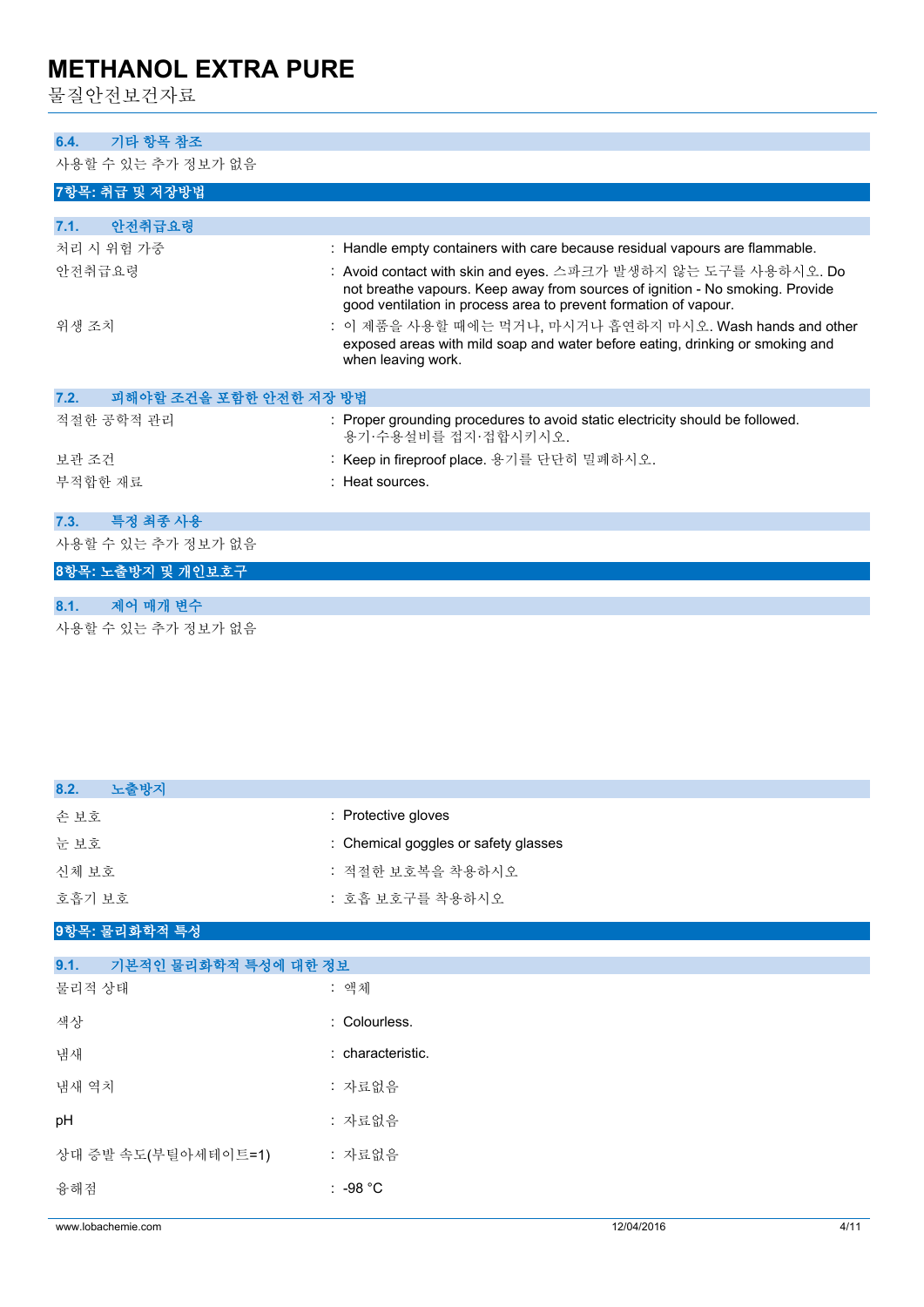물질안전보건자료

| ᆮ ㄷ ㄴ ㄴㅡ ㄴ ㅣㅡ      |                                                       |
|--------------------|-------------------------------------------------------|
| 빙점                 | : 자료없음                                                |
| 초기 끓는점과 끓는점 범위     | : $64.7 °C$                                           |
| 인화점                | : 11 $^{\circ}$ C                                     |
| 자연발화온도             | : 자료없음                                                |
| 분해온도               | : 자료없음                                                |
| 인화성(고체, 기체)        | : Highly flammable liquid and vapour.<br>고인화성 액체 및 증기 |
| 증기압                | : $96.5$ at 20 $^{\circ}$ C                           |
| 20°C에서의 상대 증기 밀도   | : 자료없음                                                |
| 상대 밀도              | : 자료없음                                                |
| 비중/밀도              | : $0.8$ g/cm <sup>3</sup>                             |
| 가스의 상대 밀도<br>용해도   | : 1.1<br>: 물: Complete                                |
|                    |                                                       |
| n-옥탄올/물분배계수        | : 자료없음                                                |
| 점도, 운동학적           | : 자료없음                                                |
| 점도, 역학적            | : 자료없음                                                |
| 폭발성                | : 자료없음                                                |
| 산화성                | : 자료없음                                                |
| 인화 또는 폭발 범위의 상한/하한 | $: 0.055 - 0.365$ vol %                               |
|                    |                                                       |

#### **9.2. 그 밖의 참고사항**

사용할 수 있는 추가 정보가 없음

## **10항목: 안정성 및 반응성**

#### **10.1. 반응성**

사용할 수 있는 추가 정보가 없음

#### **10.2. 화학적 안정성**

Stable under normal conditions.

#### **10.3. 유해 반응의 가능성**

사용할 수 있는 추가 정보가 없음

### **10.4. 피해야 할 조건**

Open flame. 열. Overheating.

#### **10.5. 피해야 할 물질**

사용할 수 있는 추가 정보가 없음

### **10.6. 분해시 생성되는 유해물질**

May release flammable gases.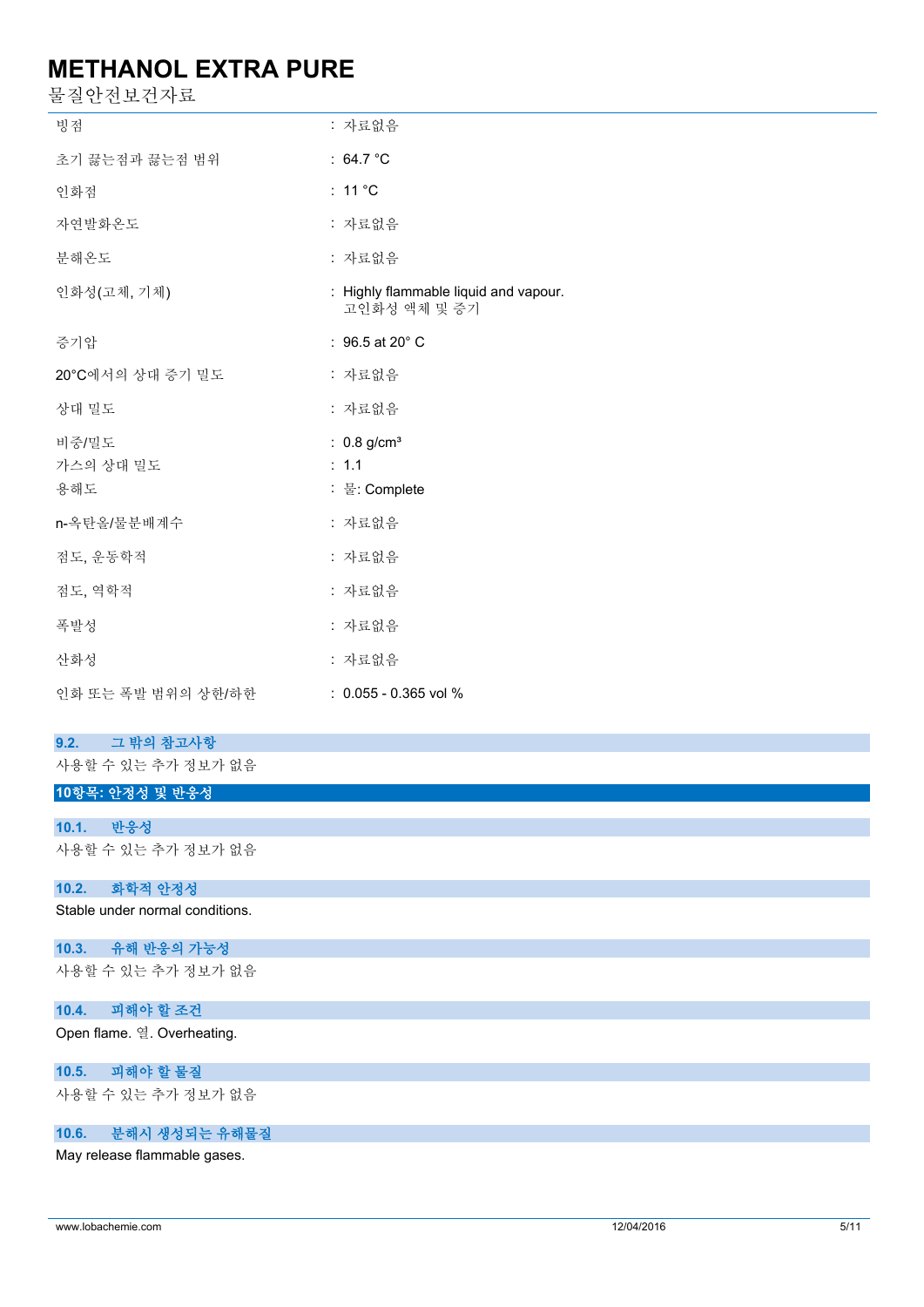물질안전보건자료

## **11항목: 독성에 관한 정보**

| 11.1. 독성에 대한 정보   |                                                |
|-------------------|------------------------------------------------|
| 급성 독성             | : 경피: 피부와 접촉하면 유독함. 흡입: 흡입하면 유독함. 경구: 삼키면 유독함. |
| 피부 부식성 / 자극성      | : 분류되지 않음                                      |
| 심한 눈손상 또는 자극성     | : 분류되지 않음                                      |
| 호흡기 또는 피부 과민성     | : 분류되지 않음                                      |
| 생식세포 돌연변이 유발성     | : 분류되지 않음                                      |
| 발암성               | : 분류되지 않음                                      |
| 생식독성              | : 분류되지 않음                                      |
| 특정 표적장기 독성 (1회노출) | : 장기에 손상을 일으킴.                                 |
| 특정 표적장기 독성 (반복노출) | : 분류되지 않음                                      |
| 흡인유해성             | : 분류되지 않음                                      |

인체 건강에 미치는 잠재적 악성 효과 및 : 삼키면 유독함. 피부와 접촉하면 유독함.

증상

#### **12항목: 환경에 미치는 영향**

#### **12.1. 독성**

사용할 수 있는 추가 정보가 없음

#### **12.2. 잔류성 및 분해성**

사용할 수 있는 추가 정보가 없음

#### **12.3. 생물농축성**

사용할 수 있는 추가 정보가 없음

#### **12.4. 토양이동성**

사용할 수 있는 추가 정보가 없음

## **12.5. PBT 및 vPvB 평가 결과**

사용할 수 있는 추가 정보가 없음

#### **12.6. 기타 유해 영향**

사용할 수 있는 추가 정보가 없음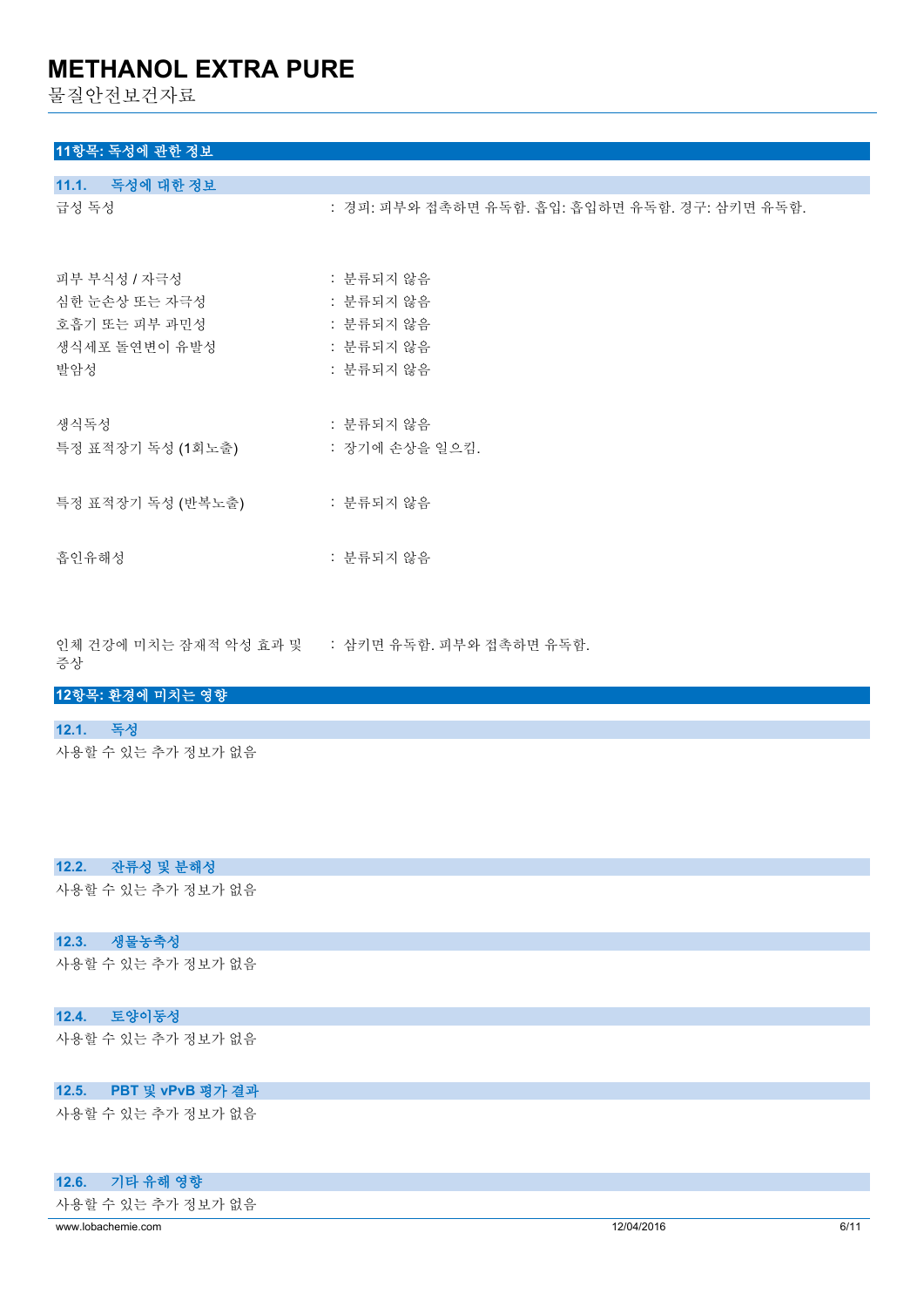물질안전보건자료

## **13항목: 폐기시 주의사항**

| 폐기물 처리법<br>13.1.                              |                                                                             |
|-----------------------------------------------|-----------------------------------------------------------------------------|
| Product/Packaging disposal<br>recommendations | :  내용물과 용기를 폐기하시오.                                                          |
| 추가 정보                                         | : Handle empty containers with care because residual vapours are flammable. |
| 생태학 - 폐기물                                     | : Hazardous waste due to toxicity.                                          |

#### **14항목: 운송에 필요한 정보**

ADR / RID / IMDG / IATA / ADN 에 따름

| 14.1.<br>유엔번호(UN No.)                |                                             |
|--------------------------------------|---------------------------------------------|
| UN-번호(ADR)                           | : 1230                                      |
| UN-번호 (IMDG)                         | : 1230                                      |
| UN-번호(IATA)                          | : 1230                                      |
| UN-번호(ADN)                           | : 1230                                      |
| UN-번호(RID)                           | : 1230                                      |
|                                      |                                             |
| 14.2.<br>적정선적명                       |                                             |
| 고유 운송 명칭(ADR)                        | : METHANOL                                  |
| Proper Shipping Name (IMDG)          | : METHANOL                                  |
| 고유 운송 명칭(IATA)                       | : METHANOL                                  |
| 고유 운송 명칭(ADN)                        | : METHANOL                                  |
| 고유 운송 명칭(RID)                        | : METHANOL                                  |
| Transport document description (ADR) | : UN 1230 METHANOL, 3 (6.1), II, (D/E)      |
| 운송 문서 기술 (IMDG)                      | : UN 1230 METHANOL, 3 (6.1), II (12°C c.c.) |
| 운송 문서 기술 (IATA)                      | : UN 1230 METHANOL, 3 (6.1), II             |
| 운송 문서 기술 (ADN)                       | : UN 1230 METHANOL, $3(6.1)$ , II           |
| 운송 문서 기술 (RID)                       | : UN 1230 METHANOL, $3(6.1)$ , II           |
|                                      |                                             |

### **14.3. 운송에서의 위험성 등급**

**ADR** 운송 위험 분류 (ADR) : 3 (6.1) Danger labels (ADR) : 3, 6.1



#### **IMDG**

운송 위험 분류 (IMDG) : 3 (6.1) Danger labels (IMDG) : 3, 6.1



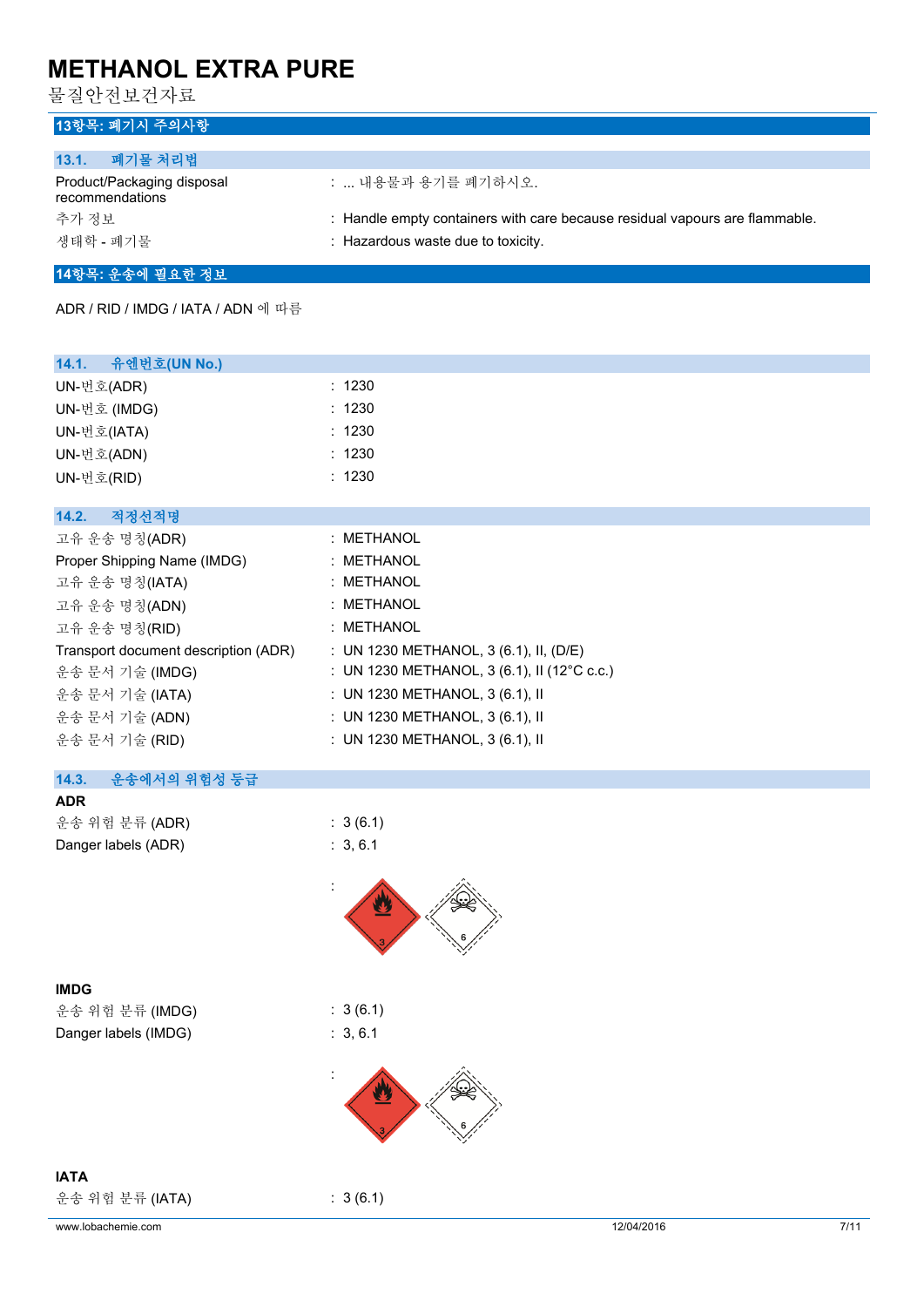물질안전보건자료

| 눌질안전보건자료                 |                           |
|--------------------------|---------------------------|
| 위험 표지 라벨(IATA)           | : 3, 6.1                  |
|                          | $\ddot{\phantom{a}}$      |
| <b>ADN</b>               |                           |
| 운송 위험 분류 (ADN)           | : 3(6.1)                  |
| Danger labels (ADN)      | : 3, 6.1                  |
|                          |                           |
|                          |                           |
| <b>RID</b>               |                           |
| 운송 위험 분류 (RID)           | : 3(6.1)                  |
| Danger labels (RID)      | : 3, 6.1                  |
|                          |                           |
|                          |                           |
| 용기등급<br>14.4.            |                           |
| 포장 등급(ADR)               | $\div$ II                 |
| 포장 등급(IMDG)              | $\colon \, \mathrm{I\!I}$ |
| 포장 그룹(IATA)              | $\div$ II                 |
| 포장 그룹(ADN)               | $\lesssim 11$             |
| 포장 등급(RID)               | $\colon \, \mathrm{I\!I}$ |
| 14.5. 환경 유해성             |                           |
| 환경에 위험                   | $:$ No                    |
| 해양오염물질                   | $:$ No                    |
| 그 밖의 참고사항                | : 가용 추가 정보 없음             |
| 사용자를 위한 특별 주의사항<br>14.6. |                           |
| - 내륙 수송                  |                           |
| 분류 코드(UN)                | : FT1                     |

| www.lobachemie.com                                           |                  | 12/04/2016 | 8/11 |
|--------------------------------------------------------------|------------------|------------|------|
| Tank special provisions (ADR)                                | : TU15           |            |      |
| Tank code (ADR)                                              | : L4BH           |            |      |
| Portable tank and bulk container special<br>provisions (ADR) | $\therefore$ TP2 |            |      |
| Portable tank and bulk container<br>instructions (ADR)       | : T7             |            |      |
| Mixed packing provisions (ADR)                               | : MP19           |            |      |
| Packing instructions (ADR)                                   | : P001, IBCO2    |            |      |
| 극소량(ADR)                                                     | $\therefore$ E2  |            |      |
| 일정량(ADR)                                                     | : 1L             |            |      |
| 특수 공급(ADR)                                                   | : 279            |            |      |
| 분류 코드(UN)                                                    | $:$ FT1          |            |      |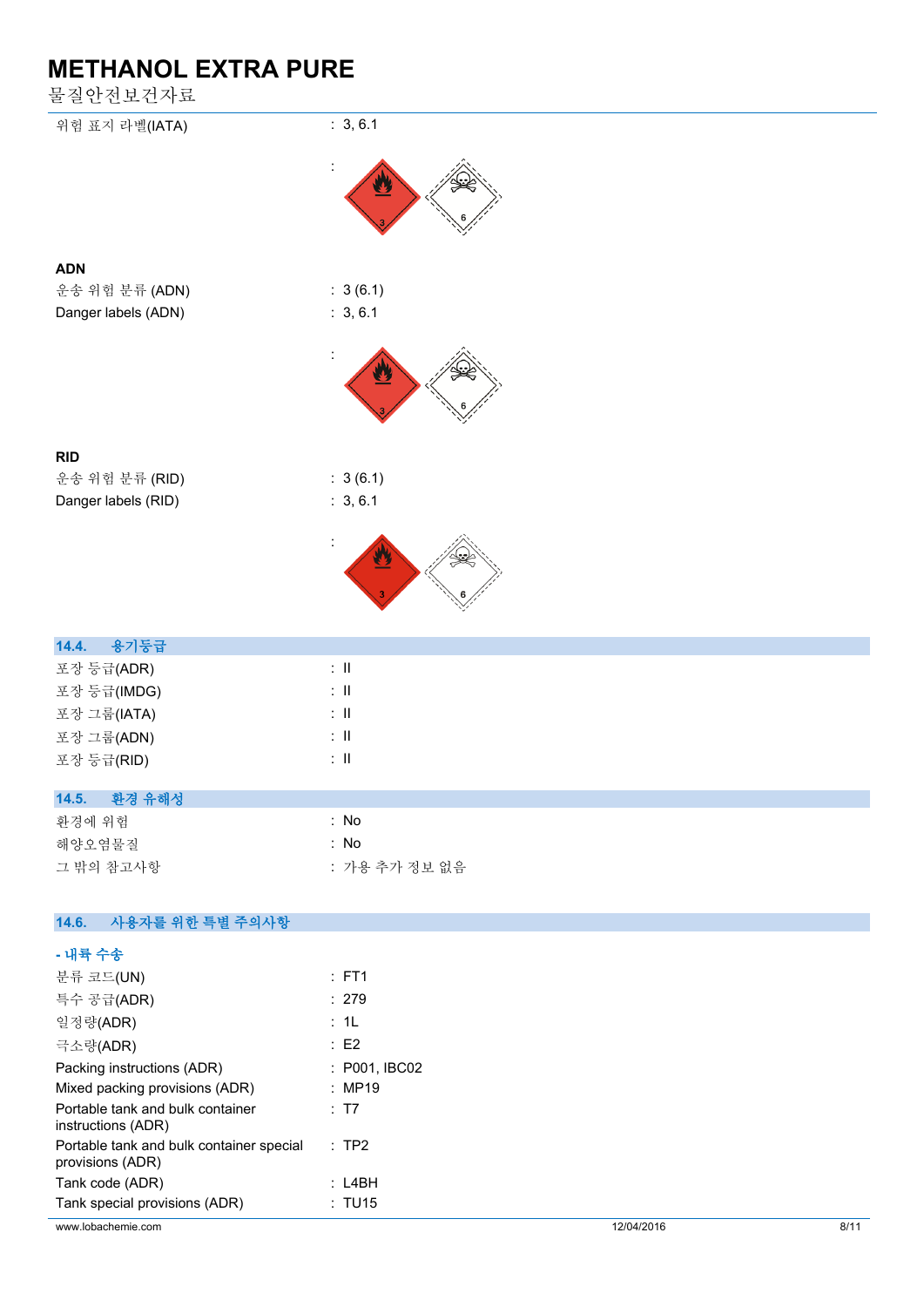물질안전보건자료

| 탱크 수송용 차량                                                                               | :FL                       |
|-----------------------------------------------------------------------------------------|---------------------------|
| 운송 범주(ADR)                                                                              | : 2                       |
| Special provisions for carriage - Loading, : CV13, CV28<br>unloading and handling (ADR) |                           |
| Special provisions for carriage - Operation : S2, S19<br>(ADR)                          |                           |
| 위험 식별 번호(Kemler 번호)                                                                     | 336                       |
| 오렌지 플레이트                                                                                |                           |
|                                                                                         | <b>336</b><br>1230        |
| 터널 제한 코드 (ADR)                                                                          | : D/E                     |
| EAC 코드                                                                                  | : 2WE                     |
| APP 코드                                                                                  | : A(f)                    |
|                                                                                         |                           |
| - 해상 운송                                                                                 |                           |
| Special provision (IMDG)                                                                | : 279                     |
| Limited quantities (IMDG)                                                               | : 1 L                     |
| 극소량(IMDG)                                                                               | : E2                      |
| Packing instructions (IMDG)                                                             | : P001                    |
| IBC packing instructions (IMDG)                                                         | : IBCO2                   |
| Tank instructions (IMDG)                                                                | : T7                      |
| Tank special provisions (IMDG)                                                          | TP2                       |
| EmS-No. (Fire)                                                                          | $: F-E$                   |
| EmS-No. (Spillage)                                                                      | $: S-D$                   |
| Stowage category (IMDG)<br>Stowage and handling (IMDG)                                  | $\therefore$ B<br>$:$ SW2 |
| 인화점 (IMDG)                                                                              | : 12°C c.c.               |
| MFAG-번호                                                                                 | 131<br>÷.                 |
|                                                                                         |                           |
| - 항공 운송                                                                                 |                           |
| PCA 예상 수량(IATA)                                                                         | : E2                      |
| PCA 제한 수량(IATA)                                                                         | $:$ Y341                  |
| PCA 제한 수량 최대 순수량(IATA)                                                                  | : 1L                      |
| PCA 포장 지침(IATA)                                                                         | : 352                     |
| PCA 최대 순수량(IATA)                                                                        | : 1L                      |
| CAO 포장 지침(IATA)                                                                         | : 364                     |
| CAO 최대 순수량(IATA)                                                                        | : 60L                     |
| 특별 공급(IATA)                                                                             | : A104, A113              |
| ERG 코드(IATA)                                                                            | : 3L                      |
| - 국내 수로 운송                                                                              |                           |
|                                                                                         |                           |
| 분류 코드(ADN)                                                                              | $:$ FT1                   |
| 특별 공급(ADN)                                                                              | : 279, 802                |
| 일정량(ADN)                                                                                | : 1L                      |
| 극소량(ADN)                                                                                | : E2                      |
| Carriage permitted (ADN)                                                                | : T                       |
| Equipment required (ADN)                                                                | $:$ PP, EP, EX, TOX, A    |
| Ventilation (ADN)                                                                       | : VE01, VE02              |
| Number of blue cones/lights (ADN)                                                       | :2                        |
| - 철도 수송                                                                                 |                           |
| Classification code (RID)                                                               | $:$ FT1                   |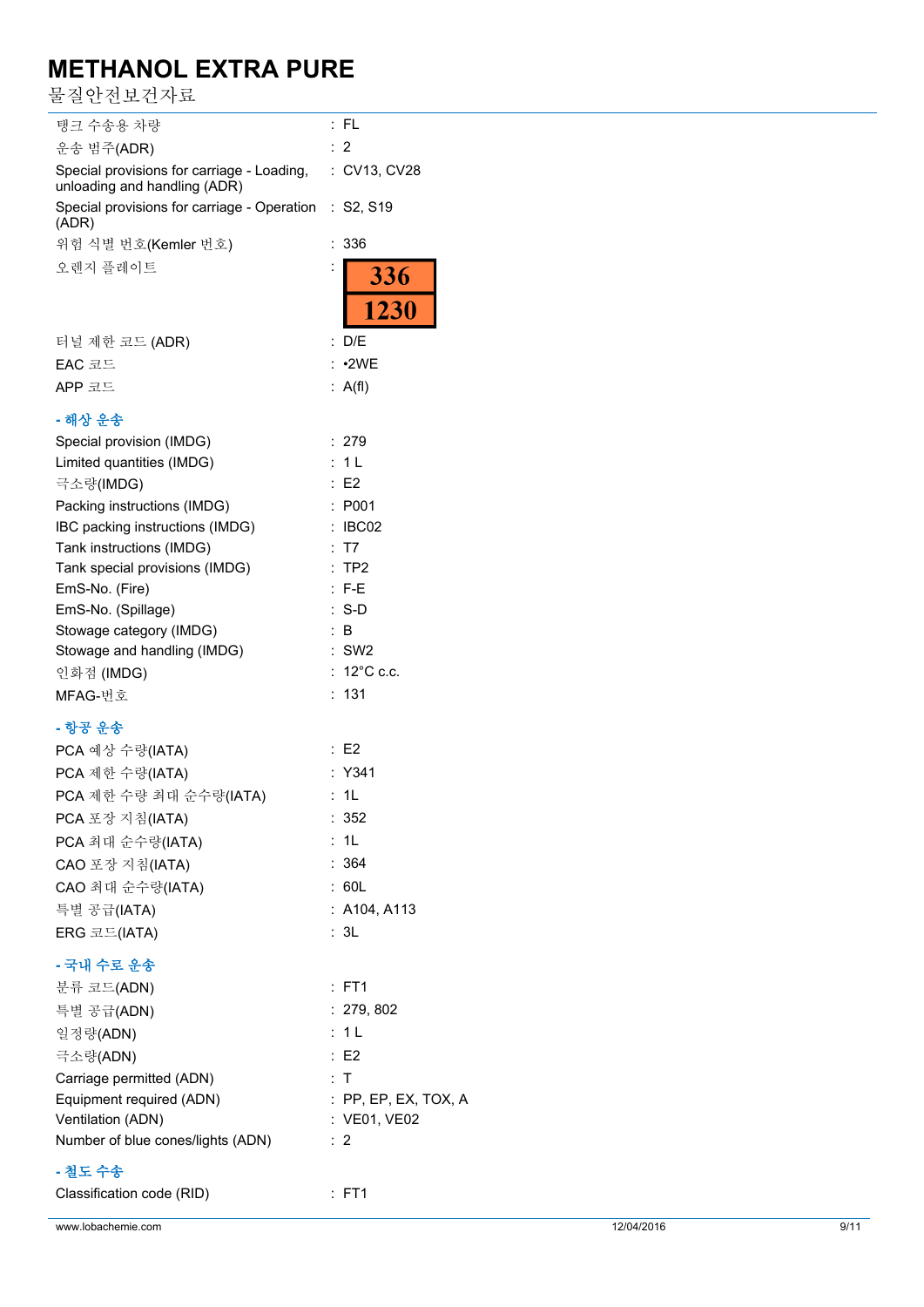물질안전보건자료

| 특별 공급(RID)                                                       | : 279          |
|------------------------------------------------------------------|----------------|
| 한정 수량(RID)                                                       | : 1L           |
| 극소량(RID)                                                         | : E2           |
| Packing instructions (RID)                                       | : P001, IBC02  |
| Mixed packing provisions (RID)                                   | : MP19         |
| Portable tank and bulk container<br>instructions (RID)           | : T7           |
| Portable tank and bulk container special<br>provisions (RID)     | $:$ TP2        |
| Tank codes for RID tanks (RID)                                   | : L4BH         |
| Special provisions for RID tanks (RID)                           | : TU15         |
| 운송 범주(RID)                                                       | $\therefore$ 2 |
| Special provisions for carriage – Loading<br>and unloading (RID) | : CW13, CW28   |
| Colis express (express parcels) (RID)                            | : CE7          |
| Hazard identification number (RID)                               | : 336          |
|                                                                  |                |

## **14.7. MARPOL 73/78 별첨 II 및 IBC 코드에 따른 대량 운송**

해당없음

## **15항목: 법적 규제현황**

### **15.1. 안전, 보건 및 환경과 관련하여 단일물질 또는 혼합물에 대한 특별 규정/법규**

**15.1.1. EU 규정**

REACH의 별첨 XVII 규제사항에 따른 제한 없음 METHANOL EXTRA PURE is not on the REACH Candidate List METHANOL EXTRA PURE is not on the REACH Annex XIV List

### **15.1.2. 국가 규정**

## **독일**

| AwSV/VwVwS Annex reference                                                     | : Water hazard class (WGK) 1, slightly hazardous to water (Classification according to<br>VwVwS, Annex 2; WGK No 145)                                                                  |
|--------------------------------------------------------------------------------|----------------------------------------------------------------------------------------------------------------------------------------------------------------------------------------|
| 12th Ordinance Implementing the Federal<br>Immission Control Act - 12. BlmSchV | : 12차 BlmSchV(배출 방지 법령) (심각한 사고에 대한 규정) 미대상                                                                                                                                            |
| 덴마크                                                                            |                                                                                                                                                                                        |
| Class for fire hazard                                                          | $\therefore$ Class I-1                                                                                                                                                                 |
| Store unit                                                                     | $: 1$ liter                                                                                                                                                                            |
| <b>Classification remarks</b>                                                  | : F <가연성 액체 2>; Emergency management guidelines for the storage of<br>flammable liquids must be followed                                                                               |
| 덴마크 규정 권장사항                                                                    | : Young people below the age of 18 years are not allowed to use the product<br>Pregnant/breastfeeding women working with the product must not be in direct<br>contact with the product |